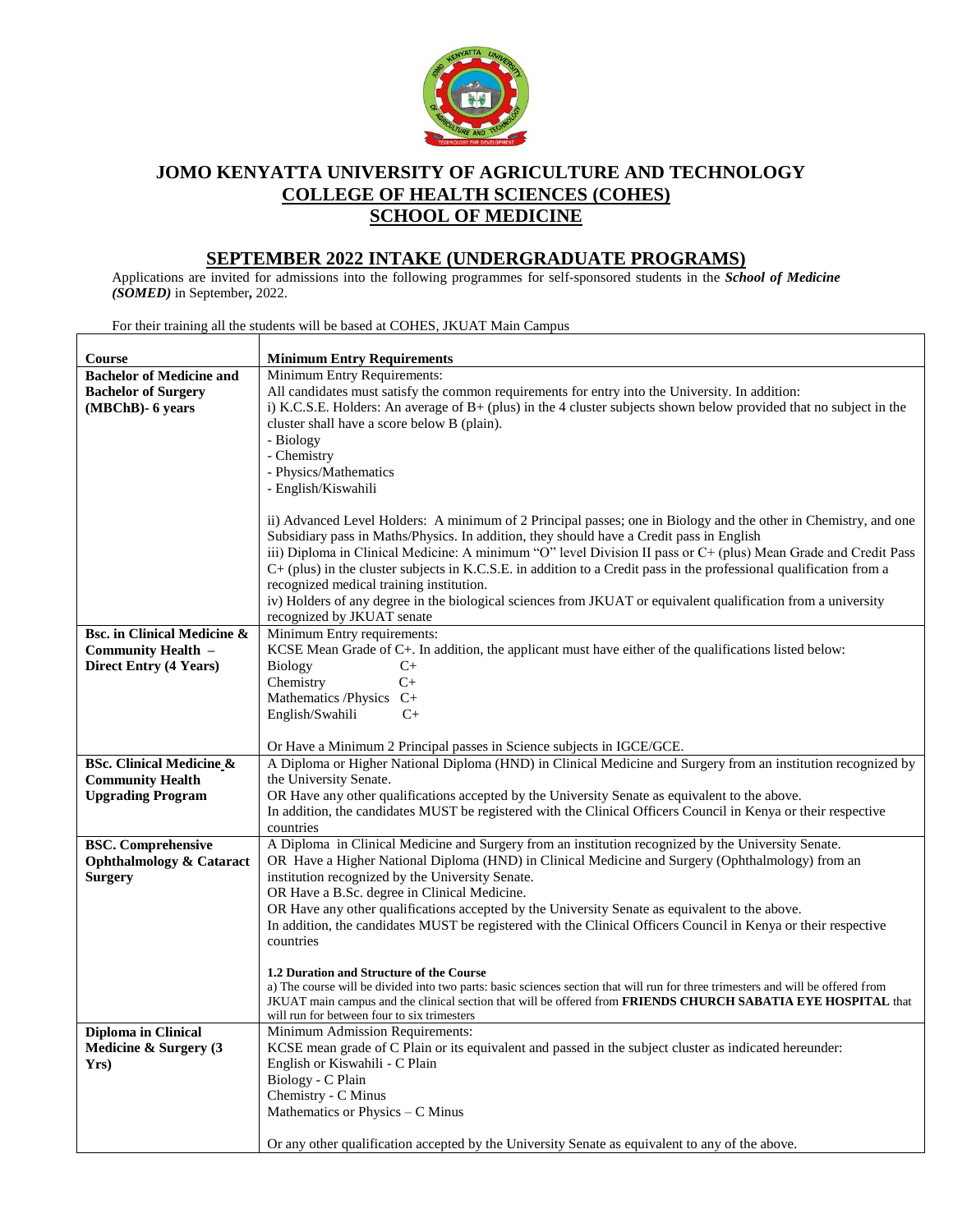| Course                         | <b>Minimum Entry Requirements</b>                                                                                                                           |
|--------------------------------|-------------------------------------------------------------------------------------------------------------------------------------------------------------|
| <b>Bsc.</b> in Occupational    | Minimum Entry requirements:                                                                                                                                 |
| Therapy - Direct Entry, 4      | 1. Direct entry                                                                                                                                             |
| <b>Years</b>                   | K.C.S.E Mean Grade of C+ with C+ in the subject clusters indicated.                                                                                         |
|                                | Biology, Chemistry, Maths/Physics and English/Kiswahili                                                                                                     |
|                                | Or K.A.C.E with two or more principals with one in Biology and in Chemistry.                                                                                |
|                                | 2. Upgrading program                                                                                                                                        |
| <b>BSc.</b> in Occupational    | Diploma and Higher Diploma Holders in OT from a recognized Medical Training Institution or its equivalent as                                                |
| Therapy (OT). Upgrading        | recognized by JKUAT will join at year 2 and 3 respectively.                                                                                                 |
| program                        |                                                                                                                                                             |
|                                | In addition, the candidates MUST be registered with the respective National professional bodies.                                                            |
|                                | Foreign trained Therapists must be registered with their respective professional associations in their respective                                           |
|                                | countries of training.                                                                                                                                      |
|                                |                                                                                                                                                             |
|                                | NB: Diploma holders targeting to join Mid-Level are required to have scored at Least a KCSE Mean Grade C and a                                              |
|                                | C- in both Mathematics and English.                                                                                                                         |
| <b>Bsc.</b> in Physiotherapy-  | Minimum Entry requirements:<br>K.C.S.E Mean Grade of C+ with C+ in the subject clusters indicated.                                                          |
| <b>Direct Entry, 4 Years</b>   | Biology, Chemistry, Maths/Physics and English/Kiswahili                                                                                                     |
|                                |                                                                                                                                                             |
|                                | Or K.A.C.E with two or more principals with one in Biology and in Chemistry.                                                                                |
|                                |                                                                                                                                                             |
| <b>Bsc.</b> in Physiotherapy.  | Diploma and Higher Diploma Holders in OT from a recognized Medical Training Institution or its equivalent as                                                |
| <b>Upgrading program</b>       | recognized by JKUAT will join at year 2 and 3 respectively.                                                                                                 |
|                                |                                                                                                                                                             |
|                                | In addition, the candidates MUST be registered with the respective National professional bodies.                                                            |
|                                | Foreign trained Therapists must be registered with their respective professional associations in their respective                                           |
|                                | countries of training.                                                                                                                                      |
|                                | NB: Diploma holders targeting to join Mid-Level are required to have scored at Least a KCSE Mean Grade C and a                                              |
|                                | C- in both Mathematics and English.                                                                                                                         |
| <b>B.Sc. in Medical Social</b> | Minimum Admission Requirements:                                                                                                                             |
| Work (4 Years)                 | a) Direct entry                                                                                                                                             |
|                                | Candidates wishing to study for the Bachelor of Science in Medical Social Work shall have met the minimum                                                   |
|                                | University entry requirements. Candidates shall have obtained a mean grade of at least C+ at K.S.C.E. or its                                                |
|                                | equivalent and passed with at least a "C "in the subject clusters indicated.                                                                                |
|                                | (i) Alternative A                                                                                                                                           |
|                                | Biology, Chemistry, Mathematics or Physics, English or Kiswahili                                                                                            |
|                                | (ii) Alternative B                                                                                                                                          |
|                                | Biology Sciences, Physical Sciences, Mathematics, English or Kiswahili<br>In addition, the applicant must meet specific college and university requirements |
|                                |                                                                                                                                                             |
|                                | b) Credit Accumulation and Transfer (CATS)                                                                                                                  |
|                                | Candidates with prior Diploma qualification in Medical Social Workers, Social Workers, Community Health and                                                 |
|                                | Development, Community Development or Psychology will qualify based on JKUAT CATS policy. Upon                                                              |
|                                | requesting in writing, the university will award credit hour transfers to 49 % of program credits as long as the                                            |
|                                | respective units bear the same course title and content.                                                                                                    |
|                                | (One credit hour is equivalent to a minimum of 13 instructional hours)                                                                                      |
|                                | (Full Time for direct entry & Part Time for upgrading on Fridays, Saturdays and Sundays)                                                                    |

The same information is readily available in our website www.jkuat.ac.ke

**\*NB. These are the minimum requirements; other conditions may apply for individual programmes.**  Application procedure and deadline

Candidates seeking admission are required to fill application forms obtained from the offices indicated below upon payment of non-refundable application fees of Kshs. 1,000/- for Diploma and Kshs. 1,500/- for under graduate courses. Completed application forms should be returned not later than Friday **July 15, 2022**

**For more information, please contact: -**

**THE DEAN, SCHOOL OF MEDICINE (SOMED) JKUAT P.O. BOX 62000 – 00200 NAIROBI, KENYA Tel: (020) 52095 or 067(52711); Fax 067-52030; Email:** [school.medicine@jkuat.ac.ke](mailto:school.medicine@jkuat.ac.ke)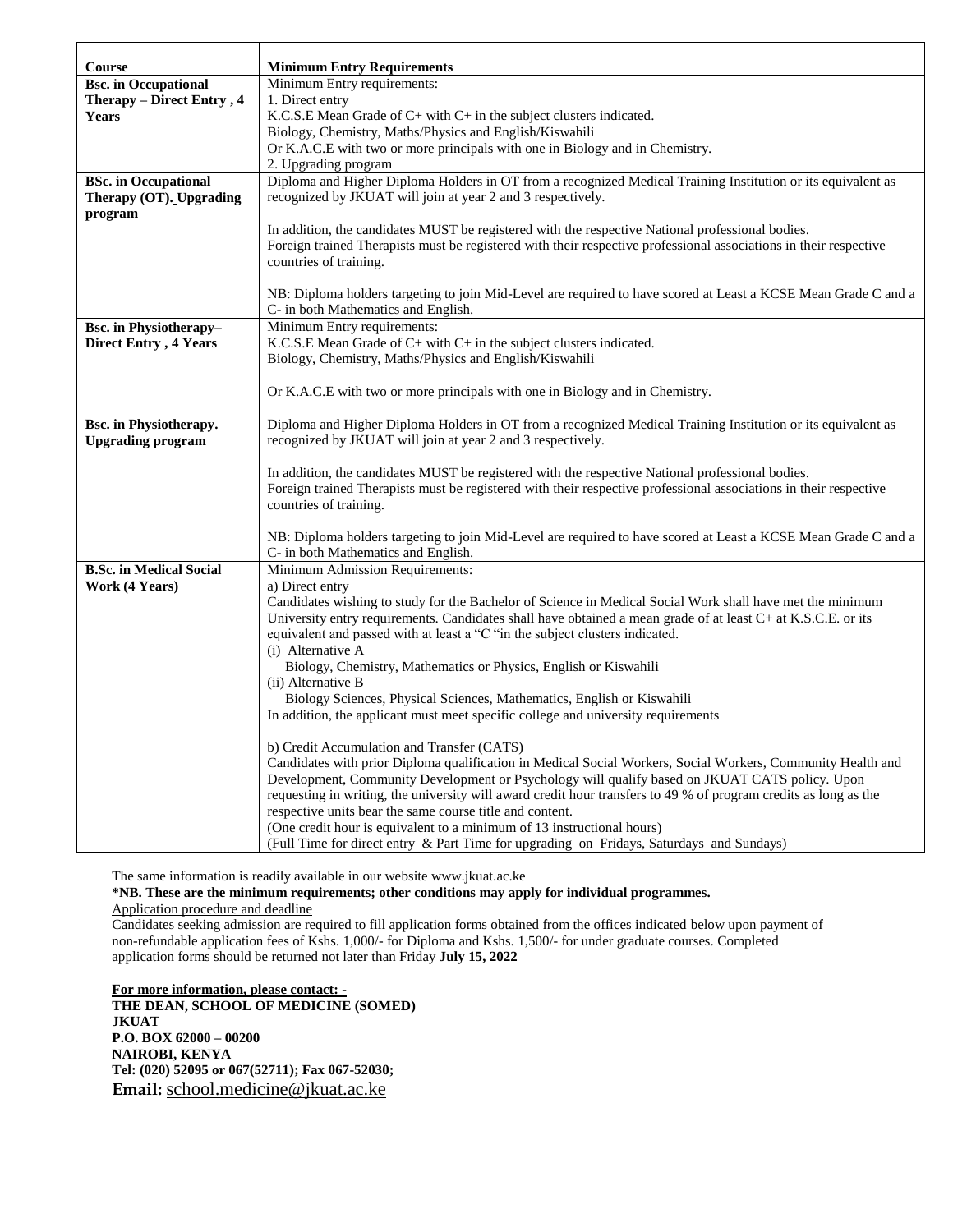## **JOMO KENYATTA UNIVERSITY OF AGRICULTURE AND TECHNOLOGY COLLEGE OF HEALTH SCIENCES (COHES) SCHOOL OF MEDICINE**

## **SEPTEMBER 2022 INTAKE (POSTGRADUATE PROGRAMS)**

Applications are invited for admissions into the following programmes for self-sponsored students in the *School of Medicine (SOMED)* in September**,** 2022.

For their training all the students will be based at COHES, JKUAT Main Campus

| Course                      | <b>Minimum Entry Requirements</b>                                                                                |
|-----------------------------|------------------------------------------------------------------------------------------------------------------|
| <b>MSc.in Physiotherapy</b> | The following are eligible to apply:                                                                             |
|                             | a) A holder of a BSc degree in Physiotherapy, from JKUAT or any other Institution recognized by JKU AT Senate.   |
|                             | b) Registered with Kenya Physiotherapy Council or any related Professional Body recognized by JKUAT.             |
|                             | Foreign students – be registered with professional bodies recognized by their respective countries.              |
|                             | The general regulations for all Masters degrees in the COHES shall apply.                                        |
|                             | The common regulations for all Masters degrees in the University shall apply.                                    |
|                             |                                                                                                                  |
|                             | Specialty areas offered                                                                                          |
|                             | a) Neuoro                                                                                                        |
|                             | b) Orthopedic                                                                                                    |
|                             | c) Sports                                                                                                        |
|                             | Mode of study - Full-time/Part-time                                                                              |
| <b>Master of Science in</b> | Minimum Requirements                                                                                             |
| <b>Human Anatomy</b>        | The following shall be eligible to apply for the Master of Science degree in (MSc) Human anatomy.                |
|                             | Must be holders of Bachelor of:                                                                                  |
|                             | Be holders of Bachelor of medicine and surgery, MBChB degree<br>1.                                               |
|                             | 2.<br>Be holders of the BSc. in Human Anatomy<br>3.<br>Be holders of the BSc. in Clinical Medicine               |
|                             | 4.<br>4. Be holders of the Dental Surgery (BDS) degree                                                           |
|                             | Note - Candidates will be required to sit a pre-entry examination and pass before being issued with an admission |
|                             | letter.                                                                                                          |
|                             |                                                                                                                  |
|                             | Mode of study – Full-time                                                                                        |
| <b>MMed in Pediatrics</b>   | The minimum entry requirements of all master's programs in Jomo Kenyatta University of Agriculture               |
|                             | and Technology (JKUAT) shall apply.                                                                              |
|                             |                                                                                                                  |
|                             | The common regulations for all MMED programs in the College of Health Sciences (COHES) and the                   |
|                             | school of medicine (SOMED) shall apply.                                                                          |
|                             |                                                                                                                  |
|                             | Eligible candidates for admission into this program shall be required to fulfil the following conditions:        |
|                             | a) Shall hold the Degree of Bachelor of Medicine and Bachelor of Surgery (MBChB) or its equivalent               |
|                             | recognized by the Kenya Medical Practitioners and Dentists Council (KMPDC).                                      |
|                             | b) Shall have completed one year of internship in a medical institution approved by the KMPDC and                |
|                             | shall be registered as a doctor by the KMPDC with a valid practicing license.                                    |
|                             | c) Shall have sat and passed a pre-entry exam and interview organized and administered by the                    |
|                             | Department in JKUAT                                                                                              |
|                             | d) Shall have letters of reference from two academic referees.                                                   |
|                             |                                                                                                                  |
|                             | <b>Foreign students</b>                                                                                          |
|                             | a) Shall provide a translated and certified copy of his or her bachelor's degree certificate that is verified    |
|                             | by the Kenya National Qualifications Authority (KNQA).                                                           |
|                             | b) Must be eligible for registration by the KMPDC. Proof of registration will be required before                 |
|                             | admission into the programme.                                                                                    |
|                             |                                                                                                                  |
|                             | c) Shall provide a certificate of good conduct from a council equivalent to the KMPDC in his or her              |
|                             | country of origin                                                                                                |
|                             | d) The faculty may require the student to appear for an interview to determine their suitability for             |
|                             | admission.                                                                                                       |
|                             | e) Should have a certificate of proof of proficiency in English if they are not from an English-speaking         |
|                             | country.                                                                                                         |
|                             | f) Should have letters of reference from two academic referees                                                   |
|                             | 6.1.5 All learners are required to have medical practice indemnity cover of not less than 5 million              |
|                             | shillings annually throughout their training period                                                              |